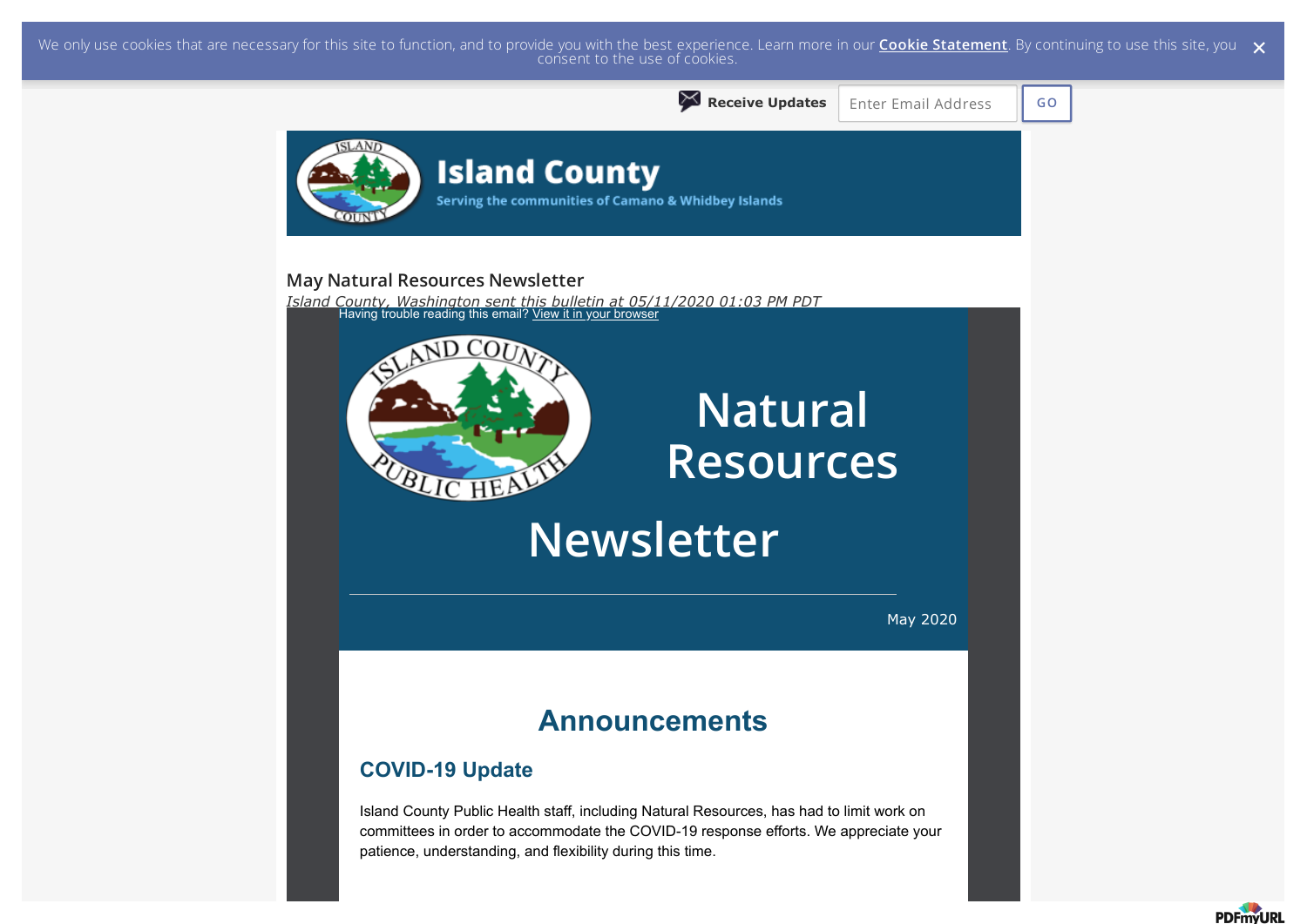For COVID-19 resources and updates, please visit Island County Public Health's COVID-19 webpage. We wish the best to all of you, and are very thankful to be part of such a strong, resourceful community.

## **Funding Opportunities**

The National Estuary Program (NEP) Coastal Watersheds Grant (CWG) Program is a new nationally competitive grants program designed to support projects that address urgent and challenging issues threatening the well-being of coastal and estuarine areas. For more information and to download their 2020 Request for Proposals, visit here. Letters of intent are due Friday, August 7. An informational webinar will be held on Wednesday, June 3 at 10am PDT. Register here. The webinar will also be recorded and posted.

# **Programmatic Updates**

### **Island Local Integrating Organization (ILIO)**

The ILIO Technical Committee will meet via WebEx Tuesday, May 12 from 1-3pm.

The EPA (Environmental Protection Agency) has extended the deadline for LIO Direct Award recommendations to Wednesday, May 20. The deadline to finalize their investments and notify EPA is still Tuesday, June 30.

Be sure to check ILIO's website for upcoming meeting agendas and minutes!

## **Marine Resources Committee (MRC)**

The MRC will meet via WebEx on Tuesday, June 2 from 3-5pm.

The MRC is partnering with Sound Water Stewards (SWS) to bring online educational resources about the marine environment to local students and host an art contest. More details about the art contest will be available on the MRC and SWS websites the week of May 11.

Be sure to check MRC's website for upcoming meeting agendas and minutes.

## **Salmon Recovery**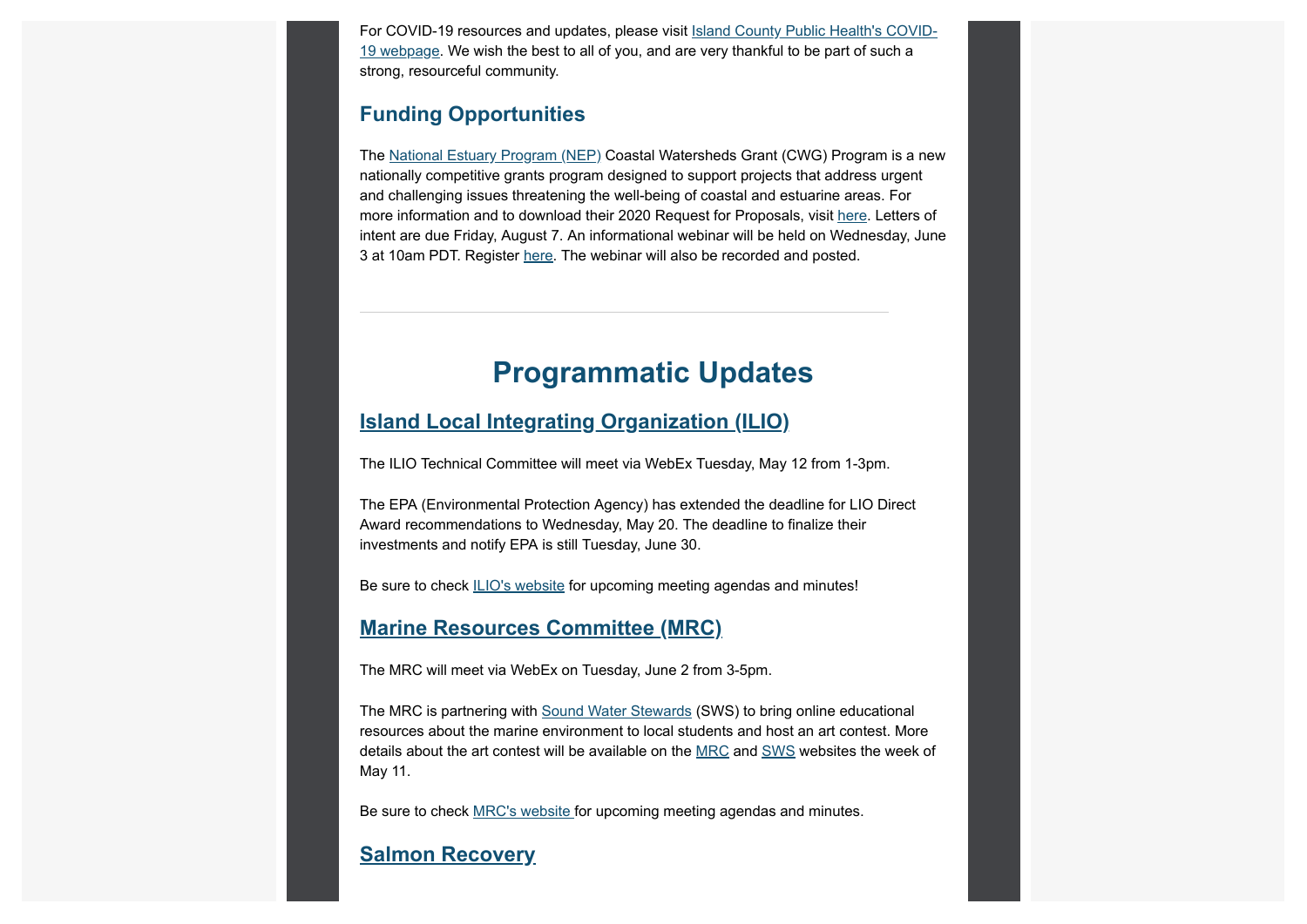SRTCC (Salmon Recovery Technical and Citizen Committee) will meet via WebEx Wednesday, May 20 from 1-3pm. They will be approving the final ranking for the 2020 SRFB (Salmon Recovery Funding Board) projects. For more information, please contact the Lead Entity Coordinator, Dawn Spilsbury Pucci.

Be sure to check out the Salmon Recovery website for upcoming meeting agendas and minutes.

## **Resources and Interesting Reads**

#### **Learn**

In this webinar tsunami and earthquake experts share what to do (and what not to do) before and during a tsunami alert. Check it out here!

Check out this presentation by Dr. Ivan Arismendi produced for the School of Aquatic and Fisheries Sciences at the University of Washington: Diversity and Inclusion in Fisheries Sciences: From Data to Action.

Click here to read about Northwest Straits Commission's SoundIQ mapping tool and go on a virtual adventure from home!

Visit this very cool storyboard highlighting Northwest Straits Foundation's Shore Friendly program.

Social scientists at Oregon State University have been analyzing a trove of more than 17,000 public comments sent to the Washington state governor's southern resident orca recovery task force. The researchers have added the comments to a keyword database to look at public emotions and perceptions around the issue of orca declines. Download the report summary here.

On April 23, the Supreme Court of the United States in *County of Maui v. Hawai'i Wildlife Fund* announced a new test to determine whether a discharge of a pollutant that travels through groundwater is subject to Clean Water Act (CWA) National Pollution Discharge Elimination System (NPDES) permitting requirements. The Court held that a NPDES permit is required not only when there is a direct discharge from a point source, but also when there is the "functional equivalent of a direct discharge."

#### **Tools**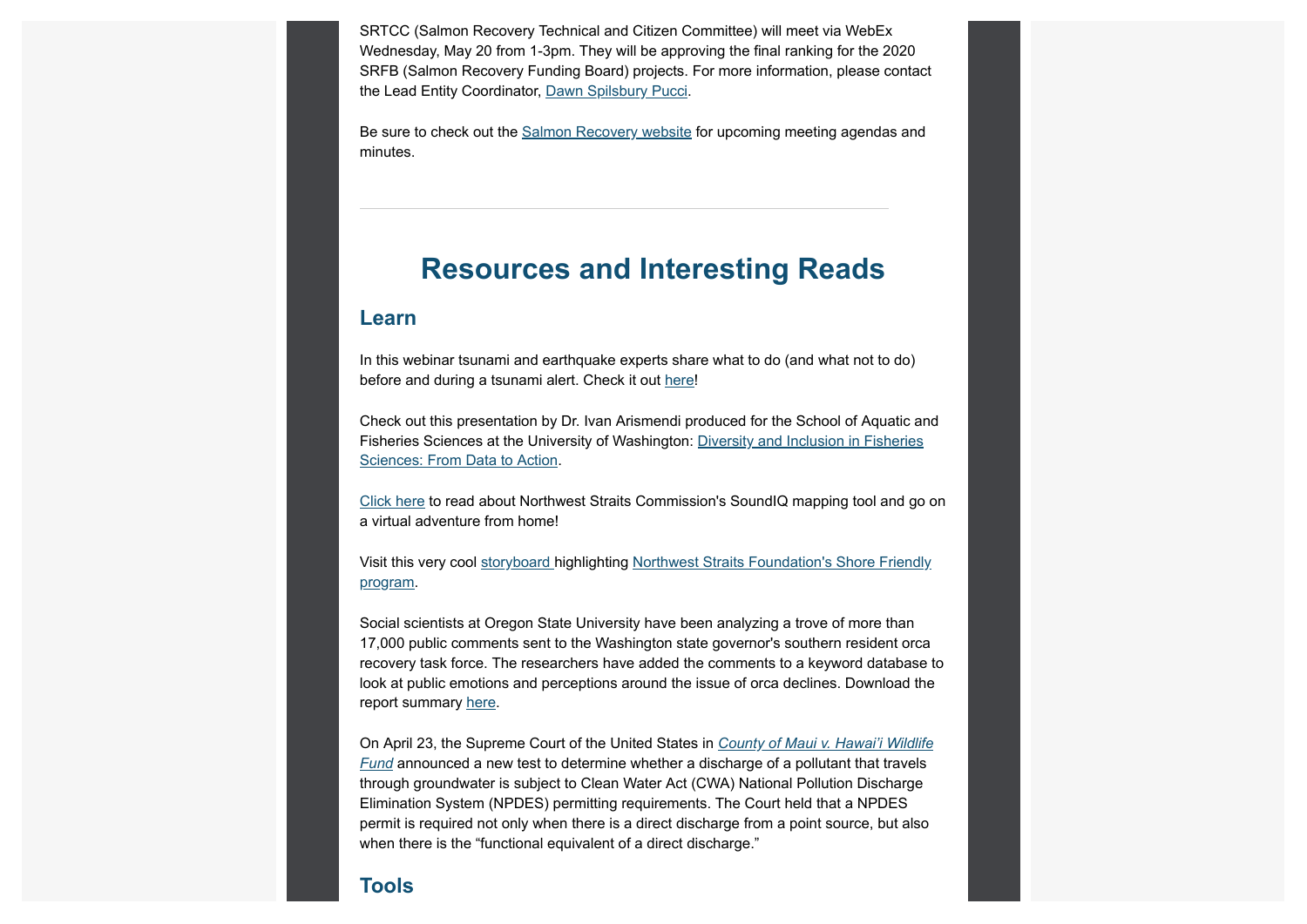Visit the Encyclopedia of Puget Sound; you can find articles and a centralized location for a wide range of maps and other resources.

## **Act!**

The National Oceanic and Atmospheric Administration (NOAA) has extended the public comments period for the 5-year status review for Endangered Species Act (ESA) listed species of salmon and steelhead. Comments and new relevant information related to these 5-year reviews must be received by midnight on Tuesday, May 26.

Worried about the giant hornet sightings in Washington and what they mean for honeybees and humans? Are you interested in helping with monitoring efforts to stop them from spreading? Find out more here! It involves building home-made traps, refilling the bait and collecting/mailing any samples weekly. Monitoring starts in July for 17 weeks (but you can begin sooner!).



*A giant hornet chases bees (JEAN-FRANCOIS MONIER/AFP via Getty Images).*

## **Events - Attend While You're At Home!**